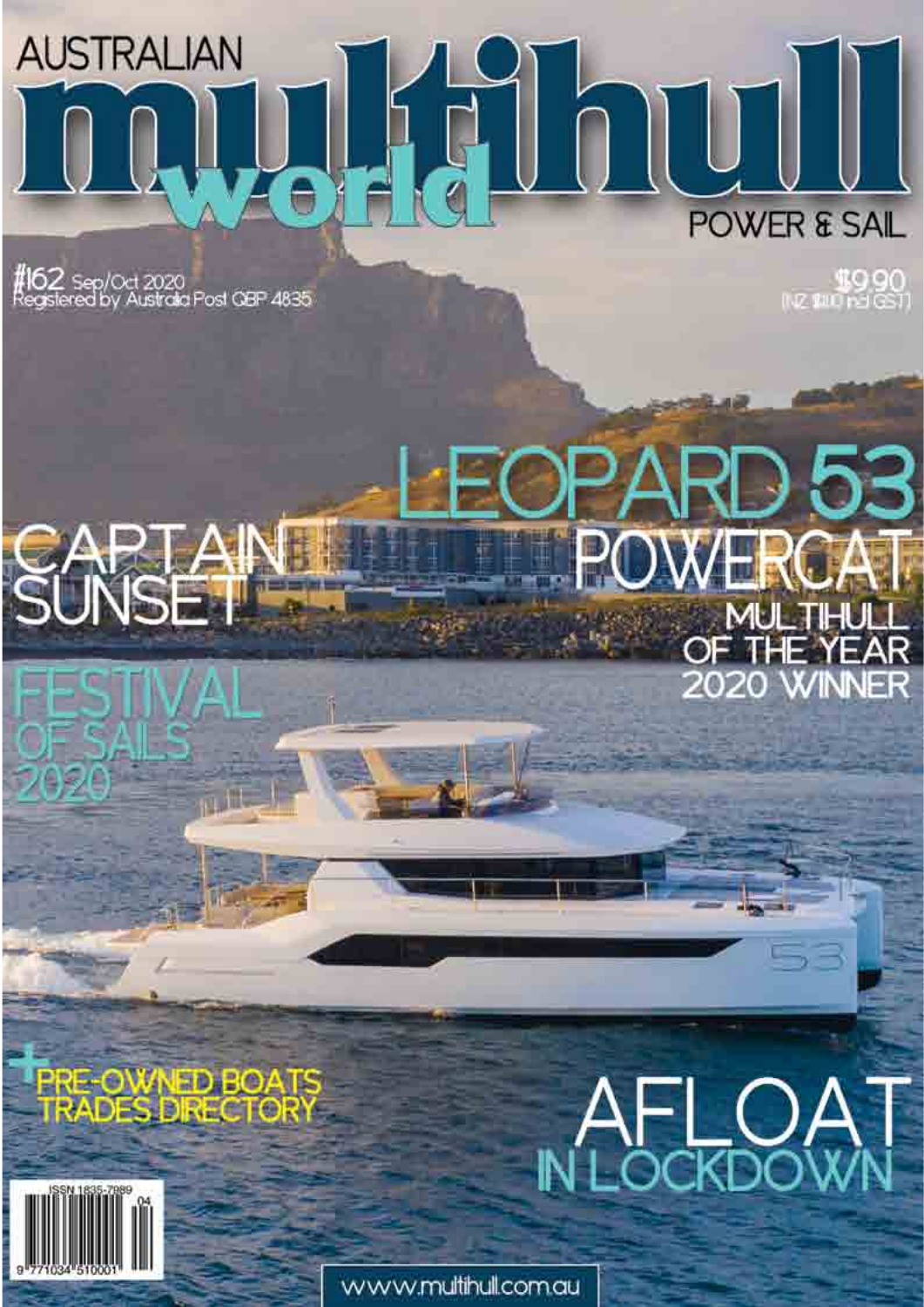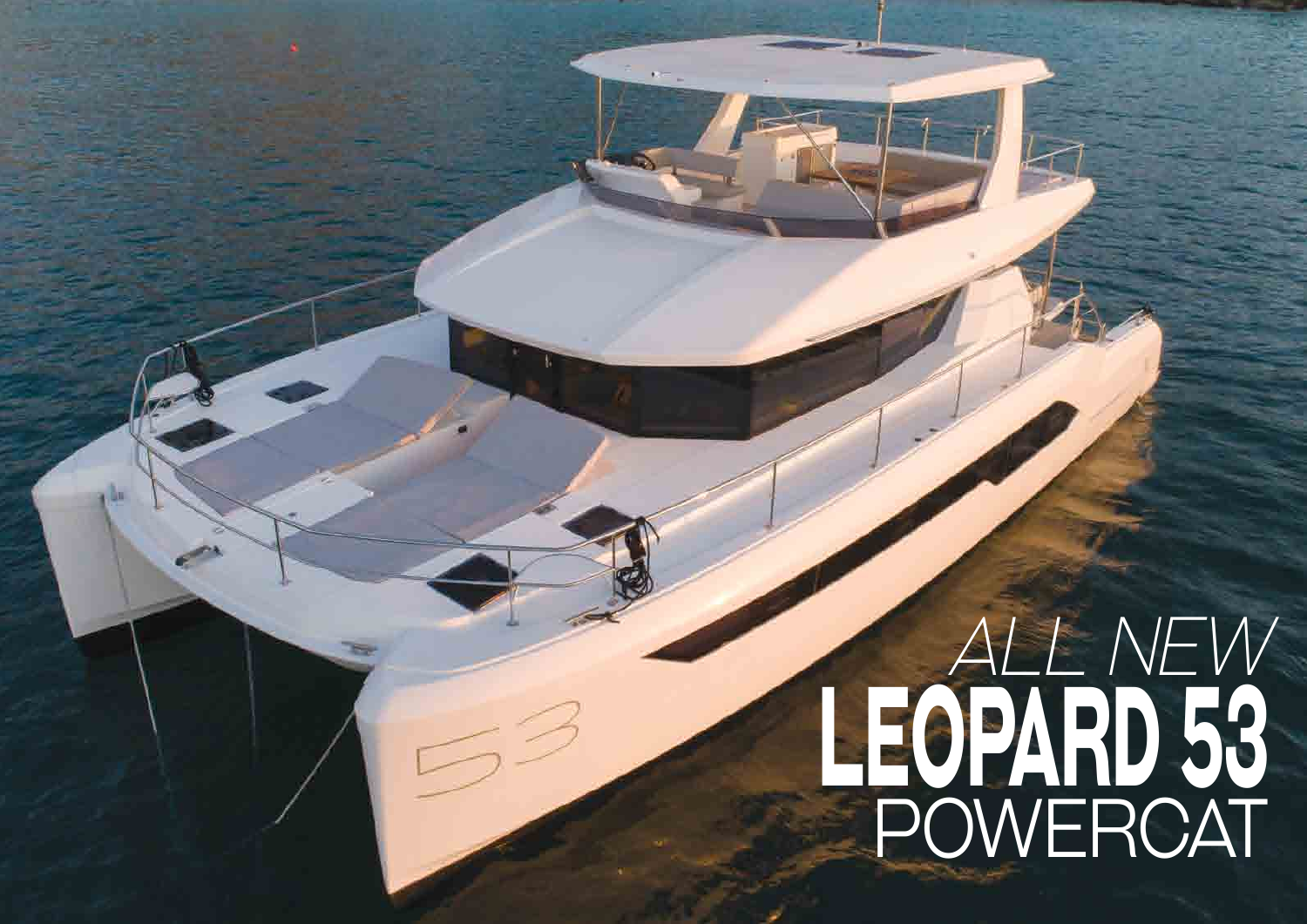

From the smallest of sailing skiffs to giant supertankers, boat launchings are always a celebration of both achievement during construction and more especially what's in prospect once the vessel fulfills its true purpose. In the case of the new Leopard Powercat 53, that purpose is to provide great enjoyment, comfort, style and performance so that those lucky enough to step aboard can fulfil their dreams on the water.



#### **Cape Town, SouTh afriCa**

It was therefore with great pride and excitement that Hull No 1 of the new more Leopard 53 Powercat was led out of the factory by the Leopard Catamaran team in October last year to celebrate the formal launch of this excit t was therefore with great pride and excitement that Hull No 1 of the new model Leopard 53 Powercat was led out of the factory by the Leopard Catamaran model destined to become a winner for manufacturer Robertson and Caine and its designer Alex Simonis. There's a compelling photograph of this special occasion that's well worth a look on the Leopard Catamaran website.



**This dream catcher takes cutting edge design and performance to dizzy new heights.**



It's an exhaustive process to take a new Leopard model from concept, through the R&D phase to mock-up, countless refinements and ultimately a completed vessel able to undertake sea trials before final sign-off and eventual release to the market.

> Leopard Australia's David Flynn and Wayne Richards visited Cape Town soon after the launch ceremony to join Robertson and Caine's US based Peter Robertson, along with Leopard's Global Vice President Yacht Ownership and Product Development Franck Bauguil, designer Alex Simonis and others for the week-long program of sea trials off the Cape Town coastline. David says that to describe weather conditions for these sea trials as boisterous would be an understatement.

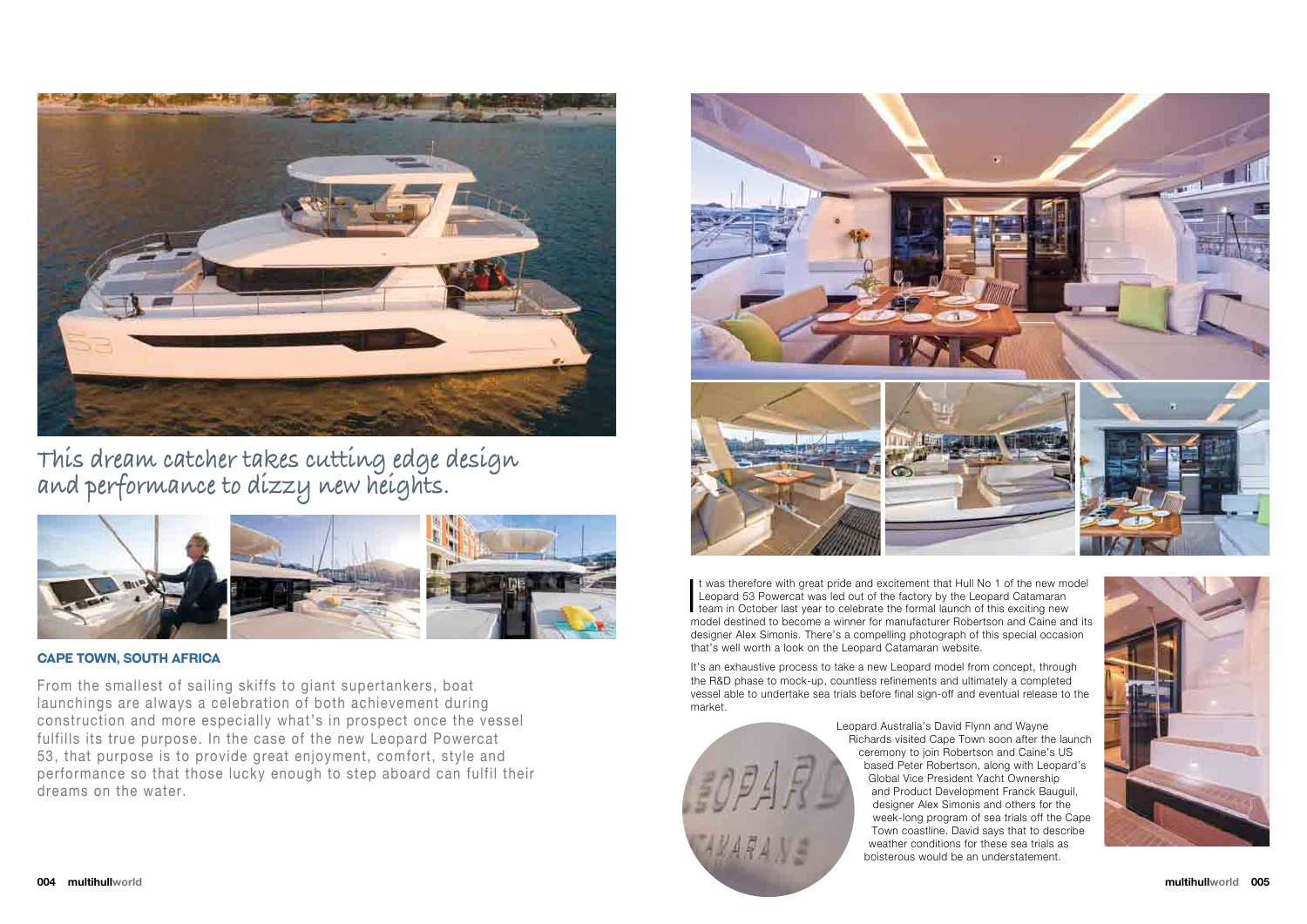

Torrential rain, gusty winds and an elevated sea state along the rugged coastline made for exactly the right conditions to push the Powercat 53 to its limits. "Evolving from the decades-long design and build heritage of the impressive Robertson and Caine and Simonis Voogd partnership, there's no question that this boat is about to re-write the rule book on performance and comfort when it comes to lifestyle on the water," said David.

"Tooling and finishes are superb. Robustness and sophistication of the engineering is seriously impressive, its fresh new look and Euro styling and of course, reliability that comes about from built-in quality and smart thinking guarantees it will shake up the market and go hard against any of the fast mono hulls," David adds.



Pushing the boat to its limits of around 24kts in 20kts of breeze, all on board agreed how smoothly the trial boat pushed through the challenging sea and weather conditions. "There was no slamming and the motion was purposeful. It felt like a much larger vessel ironing out the waves, regardless of their direction in relation to the boat," said David. It's where you see the payoff from such a highly evolved hull design," he added.

These trials were the culmination of all the design and build work that had gone into bringing this model to life. They were also a great validation of the quality of that work and a portent of what's to come as the Powercat 53 makes its mark in all the world's great cruising hubs. Oh, and it should come as no surprise that the Leopard 53 Powercat has taken out the 2020 'Multihull of The Year' award for best Powercat in the over 50ft category.

Pleasing news out of the Leopard factory in Cape Town is that production remains uninterrupted by the COVID 19 crisis as they ramp up to satisfy a growing order book.

For a virtual tour of the Leopard Powercat 53 visit: **[www.leopardcatamarans.com/virtual-boat-show](http://www.leopardcatamarans.com/virtual-boat-show)** 



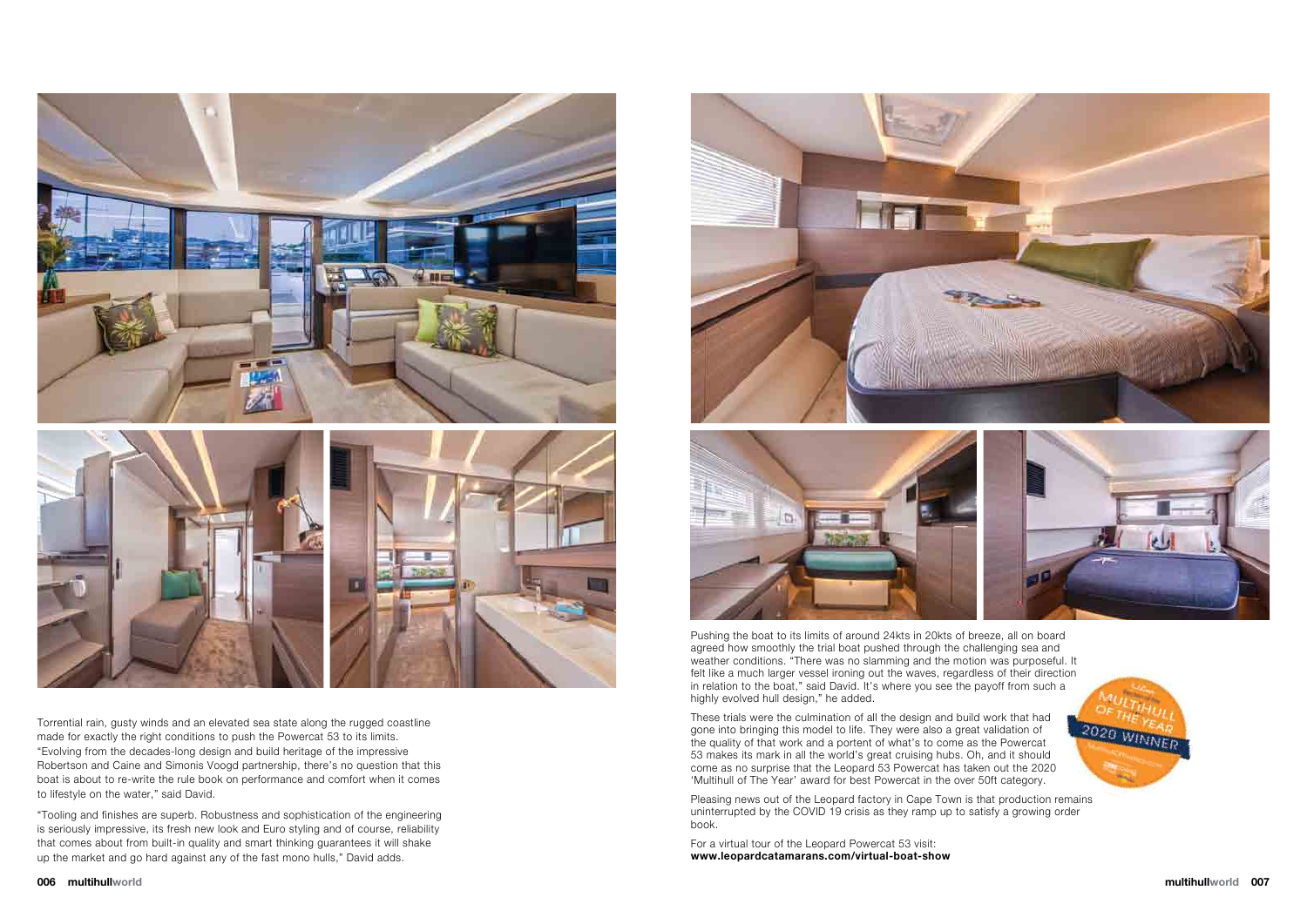

It's 2500km or 6650nm as the albatross flies from the factory in Cape Town S.A. to Miami Florida in the USA where the first two Leopard Powercat 53's (Hulls number 1 and 2) made their debut to great applause at the Miami International Boat Show held in early February this year.

### **Rock star debut at Miami Boat Show for Leopard's Powercat 53**





#### **NEW! RATCHET FEATURE**

**•** No accidental unfurling of the sail

New celebrating its 79th year in Miami, this<br>annual tradition for more than 100,000 boating<br>to discover the biggest and best selection of boats and ow celebrating its 79th year in Miami, this annual tradition for more than 100,000 boating  $\blacktriangleright$  enthusiasts continues to be the ideal destination marine products in the world. That the event occurred before COVID-19 travel restrictions kicked in was indeed a stroke of the best kind of good fortune.

- **•** Permanent engagement of the pawl
- **•** Operates in both directions

Wichard Pacific Pty Ltd Tel: + 61 2 9516 0677 E-mail: info@wichard.com.au www.profurl.com

**OUVEAU NEW** 

Leopard Australia's Peter Devers and Wayne Richards made their way from the company's Queensland base to Miami for the North American launch of Leopard's new Powercat 53 to gauge the reaction from both the US marine industry and potential customers in that part of the world, and of course to witness first-hand the interest in this exciting new model play out during the show. It was also the perfect opportunity to meet with fiercely loyal Leopard owners in that part of the world and catch up with Franck Bauguil, Leopard's Global Vice President Yacht Ownership & Product Development and to get his views on this groundbreaking new model.

"For two Aussies, visiting this show, we were warmly welcomed by the Leopard family," said Peter. "The Friday night party was a particularly pleasant occasion, offering a great opportunity to mingle with the owners. I was struck by how much they love their boats. Franck said that one of the defining traits was how vocal owners are about how well their boats sail and how strong they are. Also joining in were very loyal Sunsail and Moorings owners. Many have had more

FrAnck sAid ThAT one oF The deFining TrAiTs wAs how vocAl owners Are AbouT **how well Their boaTS Sail** And **how STrong They are**

than five boats in ownership programs and some even seven, over 35 years with the company. Franck said occasions like this are a great opportunity to put prospective customers together with current owners to talk about their experience with Leopard or with a charter boat. Naturally, I was impressed with this level of trust and openness," added Peter. "And as with any event like this, you get to meet some great people, have some fun, take some photos and talk with those who've opted for a life on the water. It was especially inspiring to meet Youtuber personalities like Nikki and Jason Wynn with their compelling series 'Gone with the Wynns', and Lennie and Randy on S/V *Happy Together*  as both couples travel the world on their Leopard catamarans."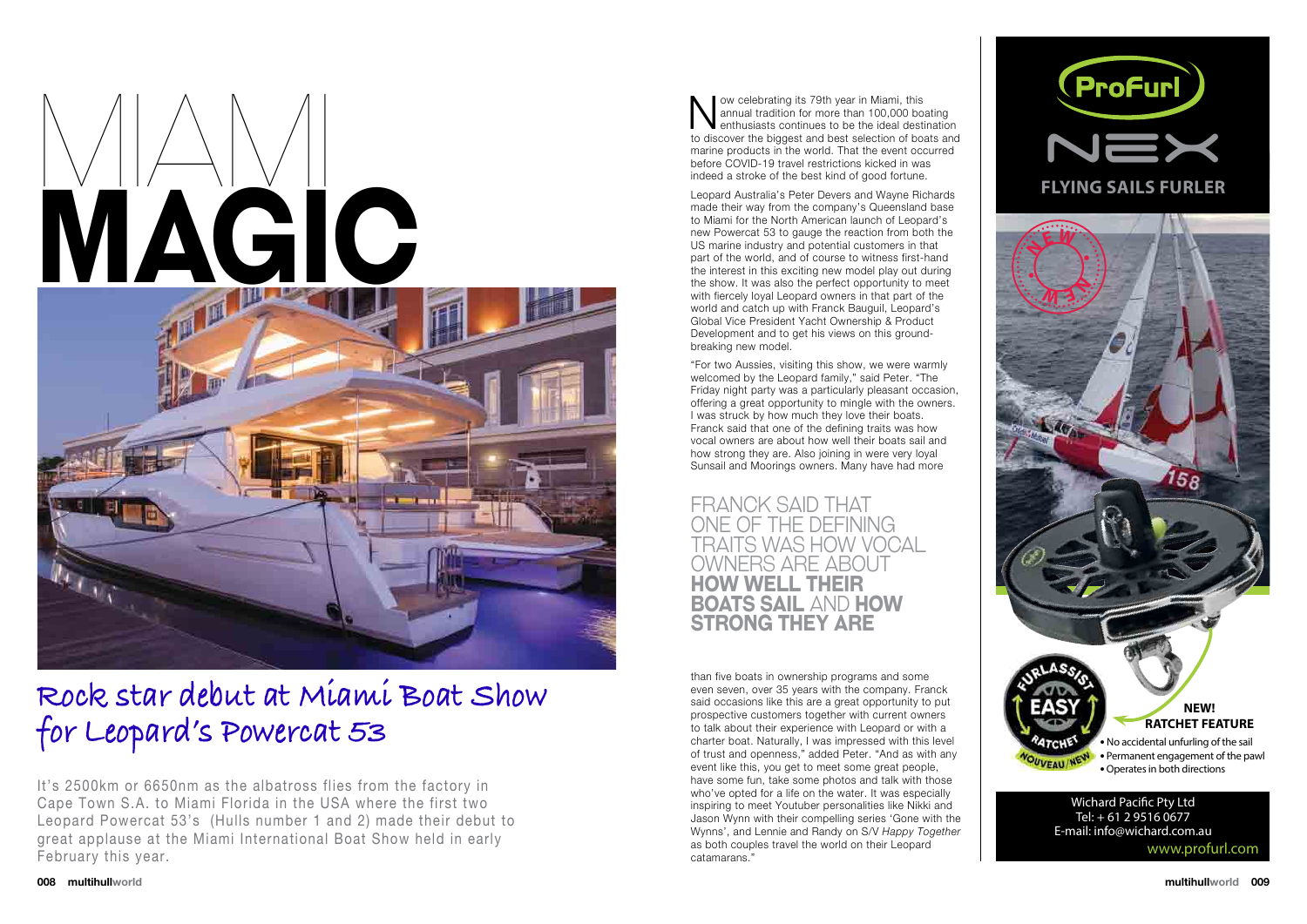

A total of eight Leopards were on parade across the two show locations. The two Powercat 53's joined six other models in the Leopard sail and power parade. Six, including one of the 53's, were lined up at Virginia Key with the other 53 Powercat and a 43 Powercat located at the Downtown Powerboat Show about five kilometres away. A Demo 43 Powercat was deployed as a shuttle to ferry staff and VIP's between the two locations. This was just one example of how Team Leopard pulled out all stops to ensure the utmost convenience for show visitors. Interestingly, Franck said both the 53 Powercats, making their debut at this show had been sold months beforehand based solely on the drawings and renderings.

"To see this many Leopard catamarans lined up in show mode was a real eye-opener," said Peter. This was especially so with the new Powercat 53 distinguishing itself as such an exceptional looking boat with its cutting-edge styling and so many enhanced features so perfectly suited to cruising in our part of the world," Peter added.

"The shore power cord electrical retriever is a motor yacht feature that is both practical and very useful, especially with the big 50amp shore power cord of the 53PC. The port engine compartment comprises the genset with its own battery and charger, along with chilled water, air conditioning and heating systems. The starboard engine compartment accommodates the transformers, inverters, house batteries and watermaker. Each engine has dedicated starter batteries. And the 53PC shore power system can plug into either 110v or 220v shore power supply," says Wayne.

With production at the Cape Town factory uninterrupted and ramping up to respond to the rapidly growing order book, delivery of new models to Australian and New Zealand waters is now slated for calendar 2021 and 2022. This is great news for Leopard fans where this new model will feel right at home in our part of the world blessed with so many splendid cruising destinations.

#### **fooTnoTe**

While the COVID-19 pandemic has been a threat to much of what we value, it has also given us opportunities to reinvent livelihoods and lifestyles by reconfiguring work and family relationships. It has offered a stimulus to a reconstruction of what makes life worthwhile. When times have been tough, there seems to be a keener interest in, and appreciation of quality. There's also time for research, reassessment and recognition that we can take our work and lifestyles anywhere, far away from busy cities to places where the natural world nurtures. And the psychology of optimism is vital to allow the dreams and visions of today to become the reality of tomorrow. What better way to align concepts of quality, renaissance and lifestyle than by stepping aboard the magnificent Leopard Powercat 53 and calling it home!









### To see **ThiS many leopard** cATAmArAns lined up in show mode wAs **a real eye-opener**

Leopard Australia's commissioning manager for Leopard catamarans arriving in the Australian and New Zealand markets, Wayne Richards especially liked the engineering and layout upgrades in this new model. "Huge locker spaces, proper bulkhead separation and easy access to the engine compartments, serious engine noise attenuation, all electrics located on one side and the shore power retrieval system all make so much sense," says Wayne. "Everything has been finessed to an extraordinarily high standard," he added.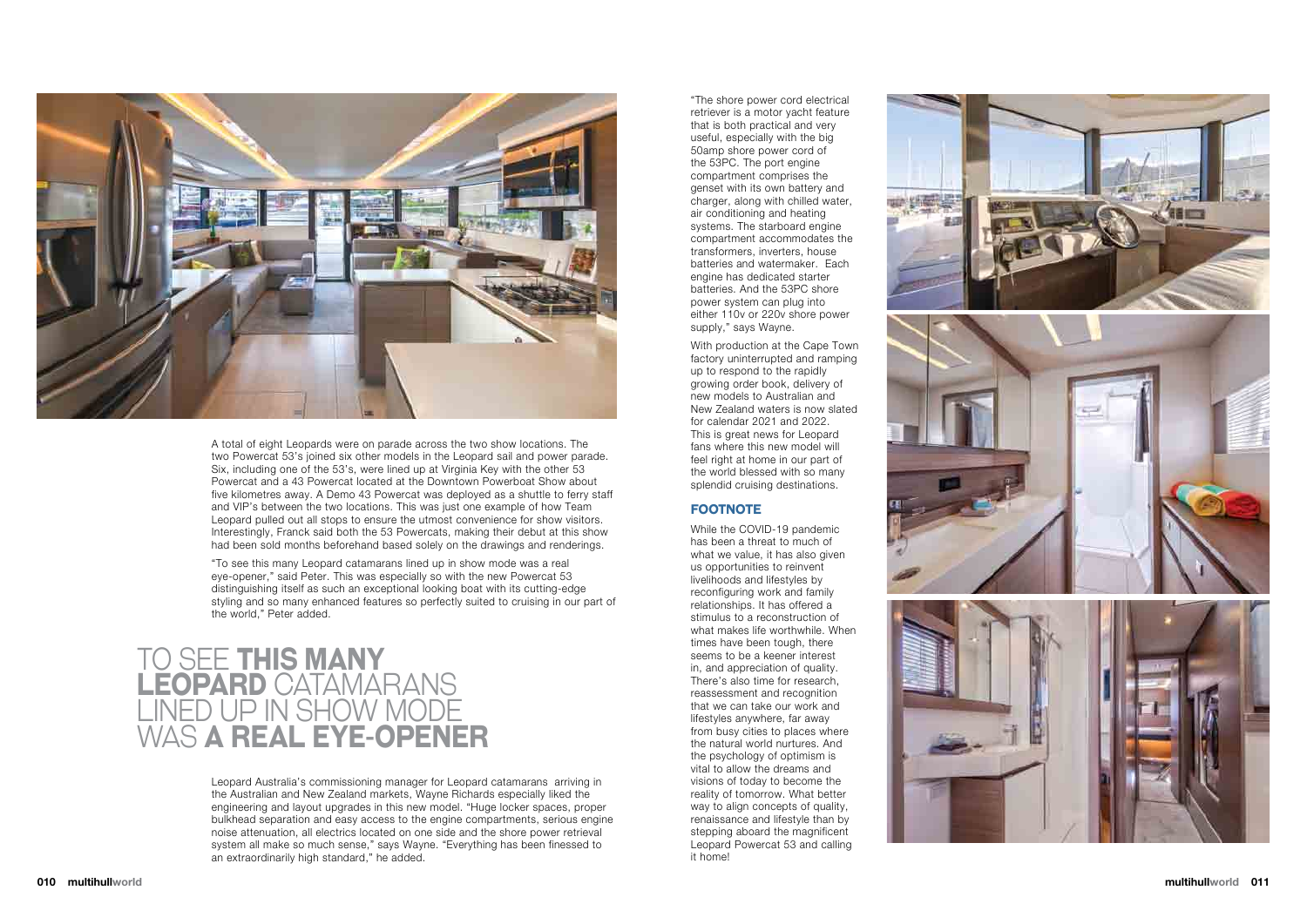**The Miami Boat Show is without doubt the best way to introduce a new model<br>to the North American market and the recent 2020 show was no exception.<br>This year across the range, we sold 22 boats worth more than US\$20m.<br>This** to the North American market and the recent 2020 show was no exception. This year across the range, we sold 22 boats worth more than US\$20m. This was up 11% on the previous year and included orders for six of the new 53 Powercats, referred to within the Leopard family as the 53PC.

This new model is very special for several reasons says Franck. Firstly, it's the remarkable level of comfort both at the anchor and at sea. It's an incredible feeling to sit in a plush couch while going at 23kts in a 3m swell. This is what the 53PC can do, and it does it with a feeling of ease. The design combines the comfort and features of a motor yacht with the stability and efficiency of a catamaran.

Secondly, a massive gain in efficiency has been achieved over and above its predecessor, the 51PC. To design a boat that is 31% larger and 3 tonnes heavier, while delivering the same performance with the same engine, the twin 370hp Yanmar was an incredible achievement by respected naval architect Alex Simonis. His challenge was to work out how to design a hull shape which is less sensitive to trim over a range of loading conditions at different speeds. Following an extensive Computational Fluid Dynamics program with NUMECA in Germany, Alex was able find the perfect balance between the trim generated by the bow wave and the downward force of the propellers. The tunnel design on the 53PC works to keep the boat level over a range of speeds and conditions. The resulting speed and fuel efficiency dividends can be as high as 22% when compared to vessels with similar Power to Weight ratios.



efficiency gains, along with a raft of class-leading new features have been achieved above deck as well. The massive, easy access engine rooms now accommodate all systems behind the main bulkhead, dramatically minimising noise levels inside the yacht. The level of finish is of the highest standard and the feeling





# *Let me be Franck ...*



Franck Bauguil, Leopard's Global Vice President Yacht Ownership & Product Development has a global line of sight across the full range of



Leopard catamaran models, ownership options and chartering programs throughout the world's most exotic sailing grounds including the US East Coast, the Caribbean, Seychelles, Mediterranean, South East Asia, Australasia and the South Pacific.

He was front and centre at the recent Miami International Boat Show to welcome the arrival of the first two stunning new Powercat 53's from Leopard's Cape Town factory, and here he offers his perspectives and insights on what he believes will be a genuine game changer for those wanting the ultimate combination of style, performance and value on the water.